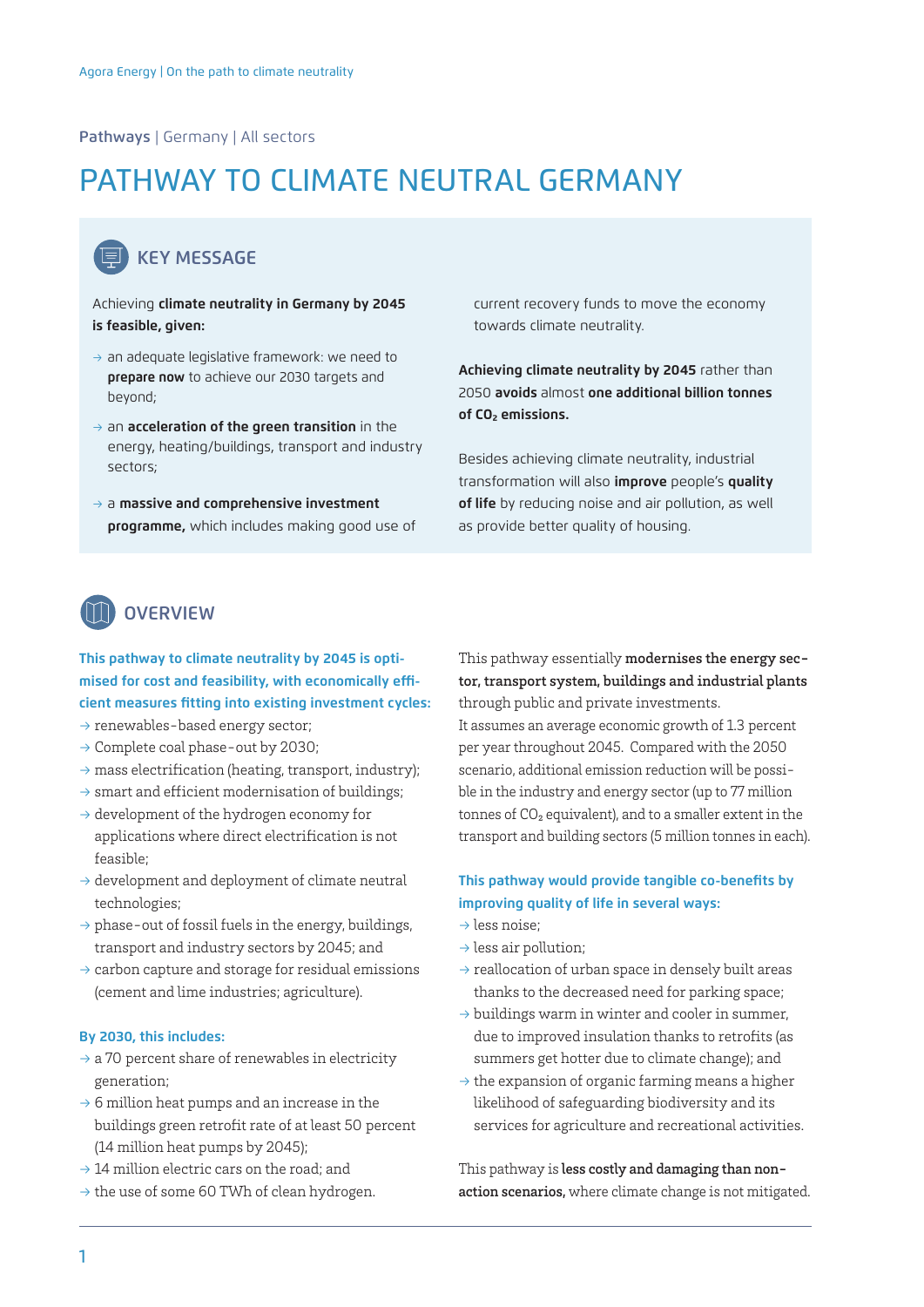# AIMS & TARGETS

## **Climate neutrality can be achieved in 3 steps:**

- $\rightarrow$  65 percent reduction in greenhouse gas (GHG) emissions by 2030 via the replacement of traditional fossil-based technologies (instead of current –55 percent target)
- → Complete transition to climate-neutral technologies, for a total emission reduction of 95 percent by 2043 and climate neutrality by 2045.
- $\rightarrow$  Offset residual emissions (estimated at 5 percent compared with 1990 levels in 2045) in industry, agriculture and waste sectors

## **Climate neutrality rests on 3 pillars:**

- $\rightarrow$  Energy efficiency and the reduction of energy demand
- $\rightarrow$  Renewable electricity generation and mass electrification
- $\rightarrow$  Hydrogen as an energy source and raw material

## **By 2030, a 65 percent GHG emission reduction relative to 1990 levels:**

Reduce traditional technologies' market share (internal combustion vehicles, fossil-fuel heating systems, natural gas-based chemical plants) and phase them out by 2030. The decarbonisation of the energy sector represents almost half of the reduction in emissions needed, followed by the transport sector with electrification and an increase in modal and soft transport use, the industry sector, and the building sector, with green and smart retrofits, including heat pump deployment and the expansion of district heating.

## → Energy

- Coal phase-out
- 70 percent of renewable energy in electricity generation (offshore and onshore wind, photovoltaics (PV))
- Incremental use of hydrogen for backing up renewables in power stations and combined heat and power (CHP) plants from late 2020s onwards
- Decarbonisation and expansion of district heating
- Smart grids, smart metering, smart appliances, demand response, prosumers, aggregated demand response for consumers
- $\rightarrow$  Transport
	- Electric vehicles deployment:
		- 80 percent of new car sold electric or plug-in hybrids
		- 30 percent of road freight kms electric (electric trucks powered by batteries, overheads lines and fuel cells)
		- Plug-in infrastructure development
	- Increase in rail use, including for goods transportation
	- Increase in public transport
	- Soft transport (walking, cycling etc.) infrastructure deployed
	- No new passenger cars with combustion engines to be registered after 2032: all new passenger cars to be zero emission cars
- $\rightarrow$  Industry
	- Deploy climate-neutral technologies for the 50 percent of basic materials plants in need of refurbishment up to 2030
	- Introduce Direct Reduced Iron (DRI) process
	- Deploy hydrogen for steam
	- Deploy/retrofit infrastructure for industrial hydrogen use and carbon, capture and storage (CCS) systems
	- Phase out coal
	- Develop recycling and use of secondary raw materials (initiate circular economy)
- $\rightarrow$  Buildings
	- Retrofit rate at 1.75 percent a year
	- Heat pumps for heating and cooling
	- Increase district heating access
	- Use of renewable energy sources
- $\rightarrow$  Agriculture
	- Expansion of organic farming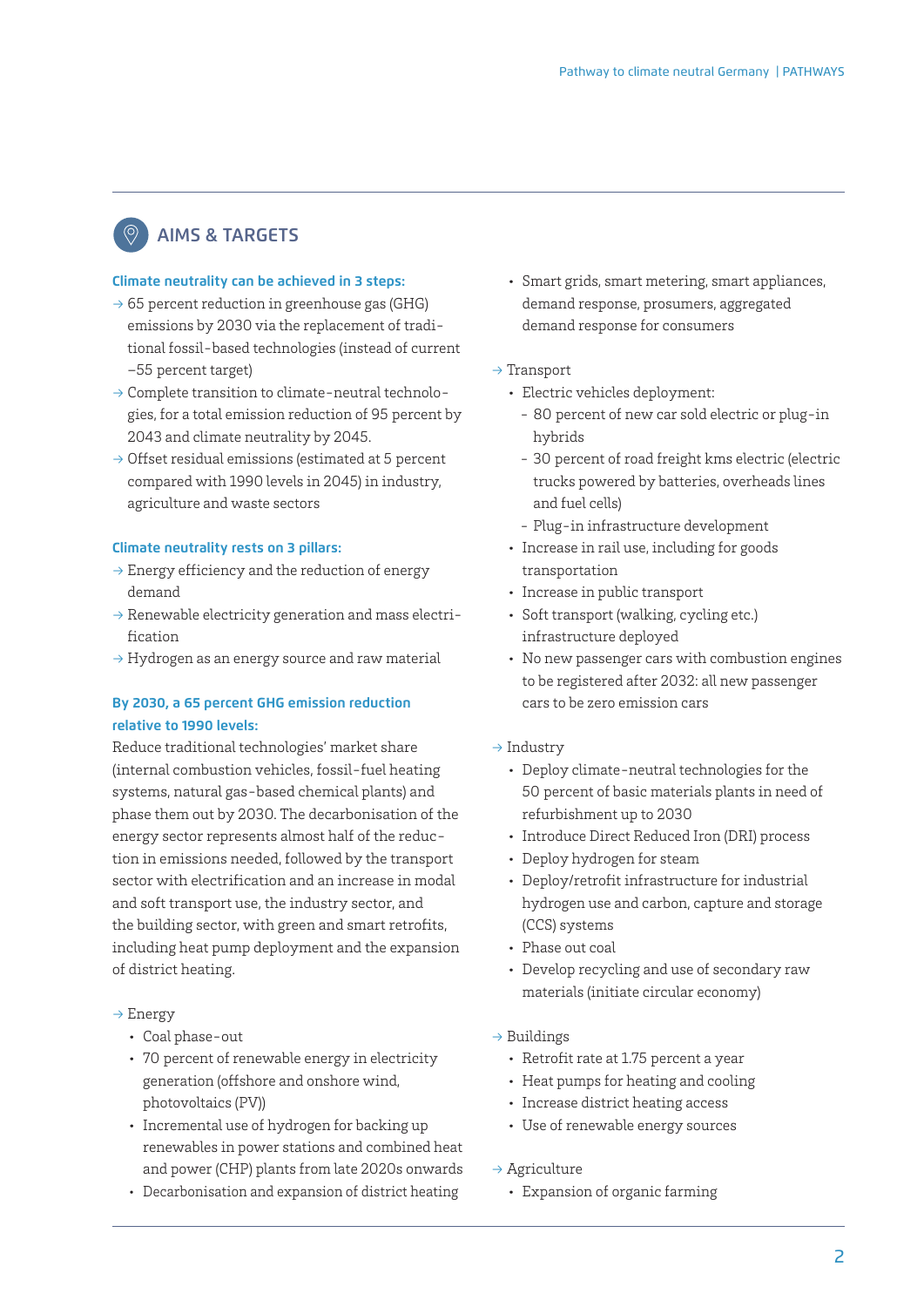- Fertiliser use reduction
- Livestock reduction
- Switch to crops with lower nitrogen requirements
- Fermentation and improved storage of farm manure
- Low-emission manure spreaders

## → Waste

- Reduction in methane emissions from landfills due to further reduction in deposited organic waste amount between 1990 and 2018
- Further reduction of methane emissions by expanding landfill ventilation measures

## **By 2045, net-zero GHG emission reduction relative to 1990 levels:**

Continue electrification across all sectors; importance of hydrogen grows, both as energy carrier and raw material; biomass's role increases, in use when no good alternatives are available and carbon capture and storage (CCS) is suitable, such as in the chemical and steel industries.

- → Energy
	- Continued expansion of renewable energy sources (mostly wind and solar PV), to meet increasing electricity consumption due to mass electrification and hydrogen production
	- 2040: Hydrogen beats out natural gas for residual electricity generation
	- 2045: Zero-carbon electricity and district heating

#### $\rightarrow$  Industry

- Continue to use more electricity, hydrogen and biomass, becoming largely climate neutral by 2045
- Climate-neutral technologies in use for all basic materials plants
- CO<sub>2</sub> grid completed by 2045
- Raw materials for chemicals replaced by recycled products and synthetic feedstocks based on non-fossil  $CO<sub>2</sub>$ , starting in 2030
- Cement industry uses CCS to capture residual emissions

#### $\rightarrow$  Building

- Pursue green retrofits and new energy-efficient buildings; covers 90 percent of building stock by 2050
- Complete shift to climate-neutral heat production; focus on heat pumps and district heating networks

## $\rightarrow$  Transport

- Develop carpooling and public transport use
- EVs (batteries powered)
- Trucks powered by batteries, overhead lines and fuel cells
- Increase in share of goods transported via rail
- Air transport and shipping powered by electricity-based synthetic fuels
- 2045: National fleets almost only consisting of EVs
- 2045: Road freight, buses and rail will almost be entirely electrified

## $\rightarrow$  Agriculture

- Further livestock reduction
- Fermentation of large quantities of manure in biogas plants
- Change in agricultural soils management to reduce nitrogen input:
	- increase nitrogen efficiency by optimized use of manure
	- expand organic farming (less nitrogen input per hectare as no synthetic fertilizer used)
	- expand ecological priority areas (areas without nitrogen input)
	- expand legume cultivation
	- pursue the switch to crops with lower nitrogen requirements
- Reclaim drained wetland soils as wetland, so as to reduce GHG emissions from organic soils. Such areas may be further used for adapted agricultural production such as paludiculture (e.g. growing reed for energy purposes or material uses)
- Plant-based and synthetic milk and meat alternatives estimated to make up 15 percent of market share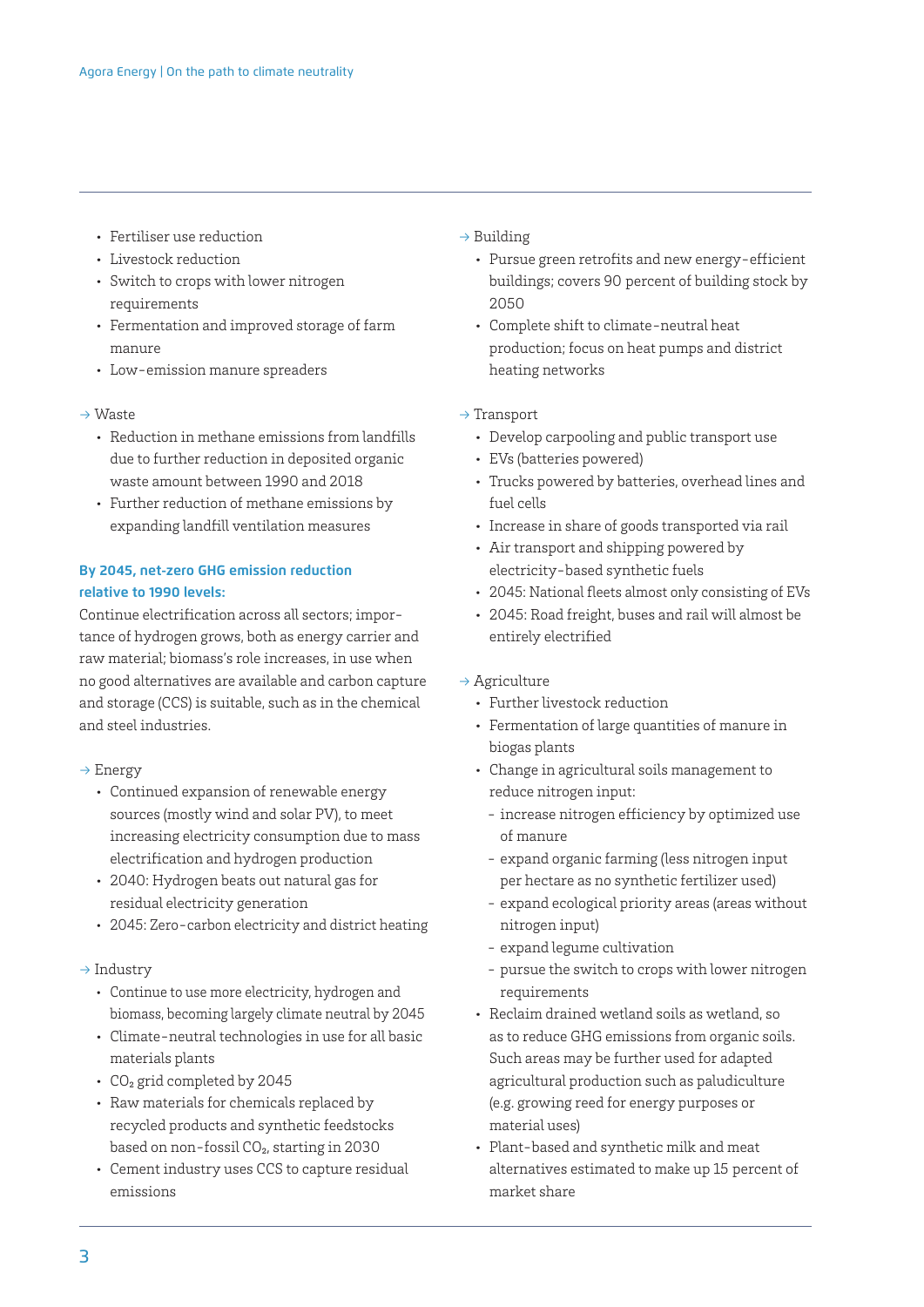## → Waste

- Further reduction in emissions from landfills
- Further reduction in emissions from the biological treatment of organic waste
- Further reduction in emissions from wastewater treatment
- $\rightarrow$  Dispose of residual gas emissions in the industry, agriculture and waste sectors via:
	- Biomass CCS (BECCS)
	- Direct air carbon capture and storage (DACCS; more costly than BECCS)
	- Green polymers  $CO<sub>2</sub>$  absorption (green naphtha)

## **The pathway is anchored on 3 pillars:**

- $\rightarrow$  Energy efficiency and the reduction of energy demand (all energy sources used in Germany directly or for conversion to secondary energy sources) will half primary energy consumption by 2045, especially by
	- lowering losses from energy conversion (wind and PV have no conversion losses); and
	- decreasing final energy consumption (energy efficient buildings, lighting, electric devices, electric transportation, heat pumps)
- $\rightarrow$  Mass electrification and the green production of hydrogen will significantly increase final electricity consumption by some 60 percent compared with today.
	- Electricity consumption will increase in transport, hydrogen production and industry
	- Electricity consumption will decline slightly in the building sector
	- Renewables installed capacity will increase greatly, from 117GW in 2018 to 268GW in 2030 and 608GW in 2045, or a 5-fold increase
	- Spatial and temporal distribution of power generation will contribute to balancing variable renewables generation
	- Flexible electricity system, with battery storage, heat pumps, electrolysers, electric cars and electricity trading across borders
- $\rightarrow$  Hydrogen, both locally produced and imported, will be used both as an energy source and a raw material, as well as other synthetic fuels and feedstocks
	- Hydrogen demand is estimated at 265 TWh by 2045, with 36 percent produced in Germany
		- Industry will use clean hydrogen for no-regret applications, such as the production of  $CO<sub>2</sub>$ free steel with the direct reduction of iron ore (DRI) and electric arc furnace (EAF) route
		- Transport will use an estimated 40TWh (freight)
		- Electricity generation will use most of the hydrogen for residual demand
	- In addition, 160TWh of CO<sub>2</sub>-neutral Power-toliquid (PtL) fuels and green naphtha will be imported:
		- CO₂-neutral Power-to-Liquid for shipping and air transport will be used
		- Green naphtha for industrial materials not provided by recycling
	- Demand of hydrogen and other synthetic fuels and feedstocks totaling 422TWh, of which 326TWh imported by 2045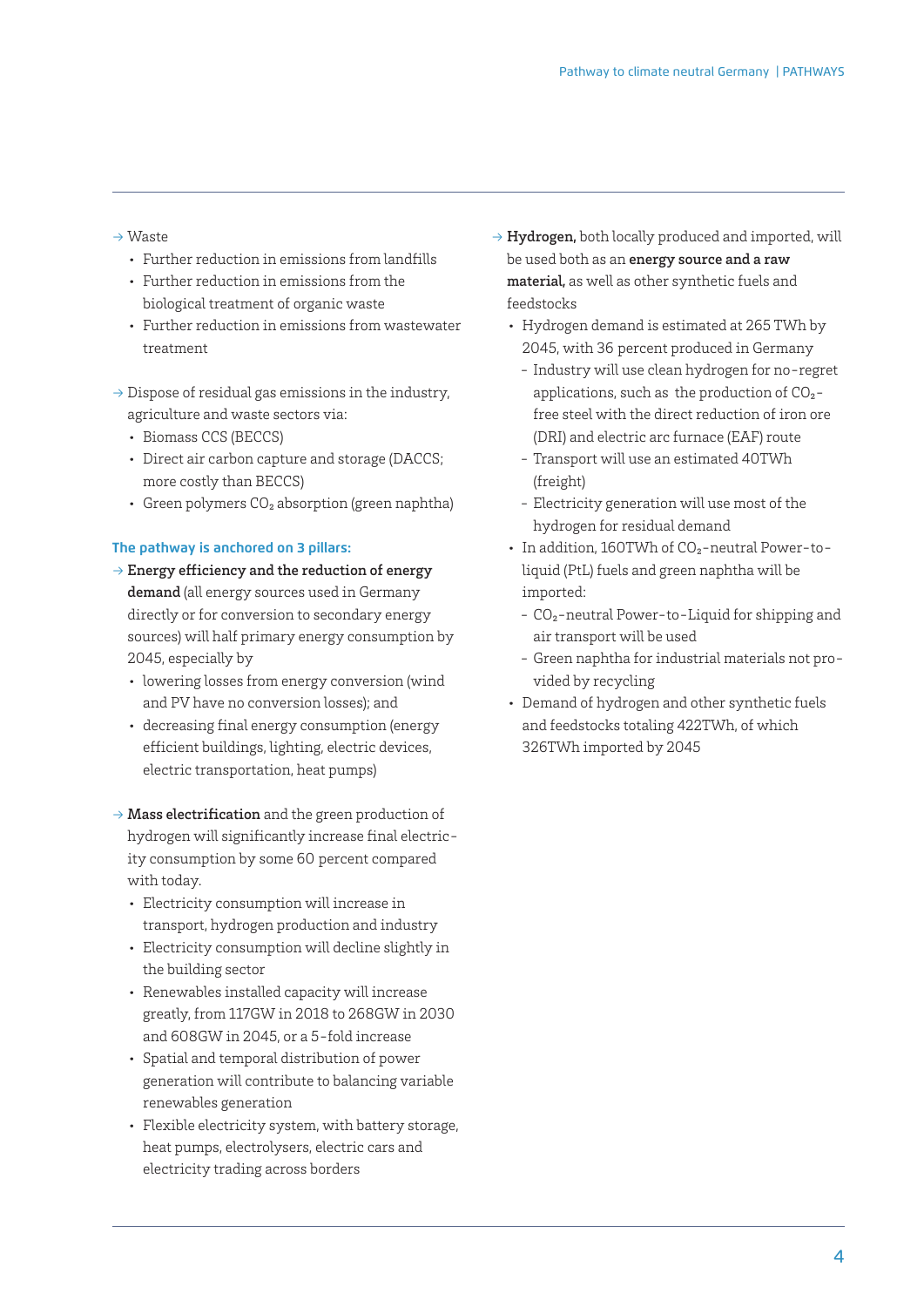# POLICY INSTRUMENTS

With a European GHG emission reduction target of 55 percent by 2030, the German '2019 Climate Protection Act', needs to be revised for climate neutrality by 2045. Additional GHG emission reductions are needed, with the biggest potentials for reductions in the energy and industry sectors respectively.

#### **The following needs to be envisaged:**

- $\rightarrow$  The combination of market-based incentives, targeted support mechanisms and regulatory policies; and
- $\rightarrow$  reforms of the energy taxes, levies and duties to foster energy efficiency measures, renewable energy and phase out fossil fuels.

#### **Energy**

→ Coal phase-out market-driven via EU ETS' carbon pricing; projected CO₂ price at ca. €50/tonne makes lignite-fired power plants uneconomical

#### **Industry**

- → Upstream
	- Hydrogen investment support policy framework (i.e. through a hydrogen contract for difference)
	- Industrial energy and CO<sub>2</sub> infrastructure planning and financing
	- EU level: Robust clean-hydrogen sustainability criteria

#### **Sources**

#### **Prognos, Öko-Institut, Wuppertal Institut (2021):**

*Towards a climate-neutral Germany by 2045. How Germany can reach its climate targets before 2050. Executive Summary conducted for Stiftung Klimaneutralität, Agora Energiewende and Agora Verkehrswende.*

Retrieved from [https://www.agora-energiewende.de/en/publications/](https://www.agora-energiewende.de/en/publications/towards-a-climate-neutral-germany-2045-executive-summary) [towards-a-climate-neutral-germany-2045-executive-summary](https://www.agora-energiewende.de/en/publications/towards-a-climate-neutral-germany-2045-executive-summary)

#### **Prognos, Öko-Institut, Wuppertal-Institut (2020):**

*Towards a climate-neutral Germany. Executive summary conducted for Agora Energiewende, Agora Verkehrswende and Stiftung Klimaneutralität.*

Retrieved from [https://www.agora-energiewende.de/en/publications/](https://www.agora-energiewende.de/en/publications/towards-a-climate-neutral-germany-executive-summary/) [towards-a-climate-neutral-germany-executive-summary/](https://www.agora-energiewende.de/en/publications/towards-a-climate-neutral-germany-executive-summary/)

- → Midstream
	- Carbon contract for difference (CCfD)
	- Capital derisking instruments for unproven technologies
	- EU level: Climate-neutral production standards and reformed anti-carbon leakage system
- → Downstream
	- Climate surcharge on CO<sub>2</sub>-intensive final products
	- Requirements and labels for embedded CO2 in intermediate and final products
	- Recyclable product standards, recycling quality targets and end-of-life obligations
	- Green public procurement requirements

#### **Transport**

- $\rightarrow$  EU further tightening CO<sub>2</sub> limits for passenger vehicles
- $\rightarrow$  EV deployment policy
- $\rightarrow$  Electricity market design

#### **Multiple comprehensive strategies needed:**

- $\rightarrow$  Comprehensive strategy for biomass (inclusive of agriculture, nature conservation and climate neutrality)
- $\rightarrow$  Comprehensive strategy for hydrogen (needs, domestic and imported capacity, transport, timing)
- $\rightarrow$  Carbon capture and storage strategy (needs, transport routes, sites, timing)

#### **Agora Energiewende and Wuppertal Institute (2020):**

*Breakthrough strategies for climate-neutral industry in Europe (Summary): Policy and technology pathways for raising EU climate ambition.*

Retrieved from [https://www.agora-energiewende.de/en/](https://www.agora-energiewende.de/en/publications/breakthrough-strategies-for-climate-neutral-industry-in-europe-summary/) [publications/breakthrough-strategies-for-climate-neutral](https://www.agora-energiewende.de/en/publications/breakthrough-strategies-for-climate-neutral-industry-in-europe-summary/)[industry-in-europe-summary/](https://www.agora-energiewende.de/en/publications/breakthrough-strategies-for-climate-neutral-industry-in-europe-summary/)

#### **Agora Energiewende, Agora Verkehrswende (2020):**

*Dual benefit stimulus for Germany – A proposal for a targeted 100 billion euro growth and investment initiative* Retrieved from [https://www.agora-energiewende.de/en/](https://www.agora-energiewende.de/en/publications/dual-benefit-stimulus-for-germany/) [publications/dual-benefit-stimulus-for-germany/](https://www.agora-energiewende.de/en/publications/dual-benefit-stimulus-for-germany/)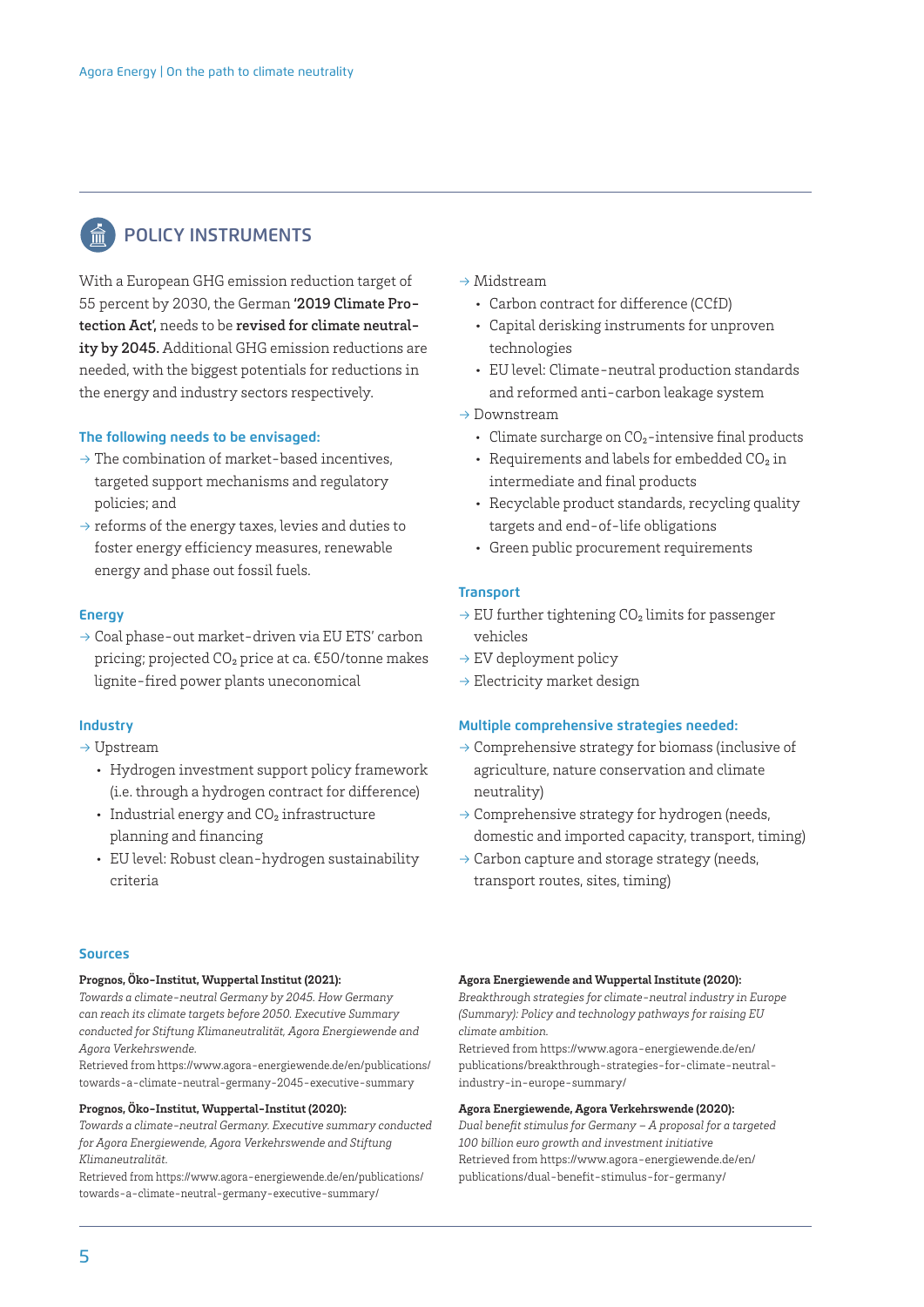

Prognos, Öko-Institut, Wuppertal Institut (2021): Towards a climate-neutral Germany by 2045. How Germany can reach its climate targets before 2050. Executive Summary conducted for Stiftung Klimaneutralität, Agora Energiewende and Agora Verkehrswende.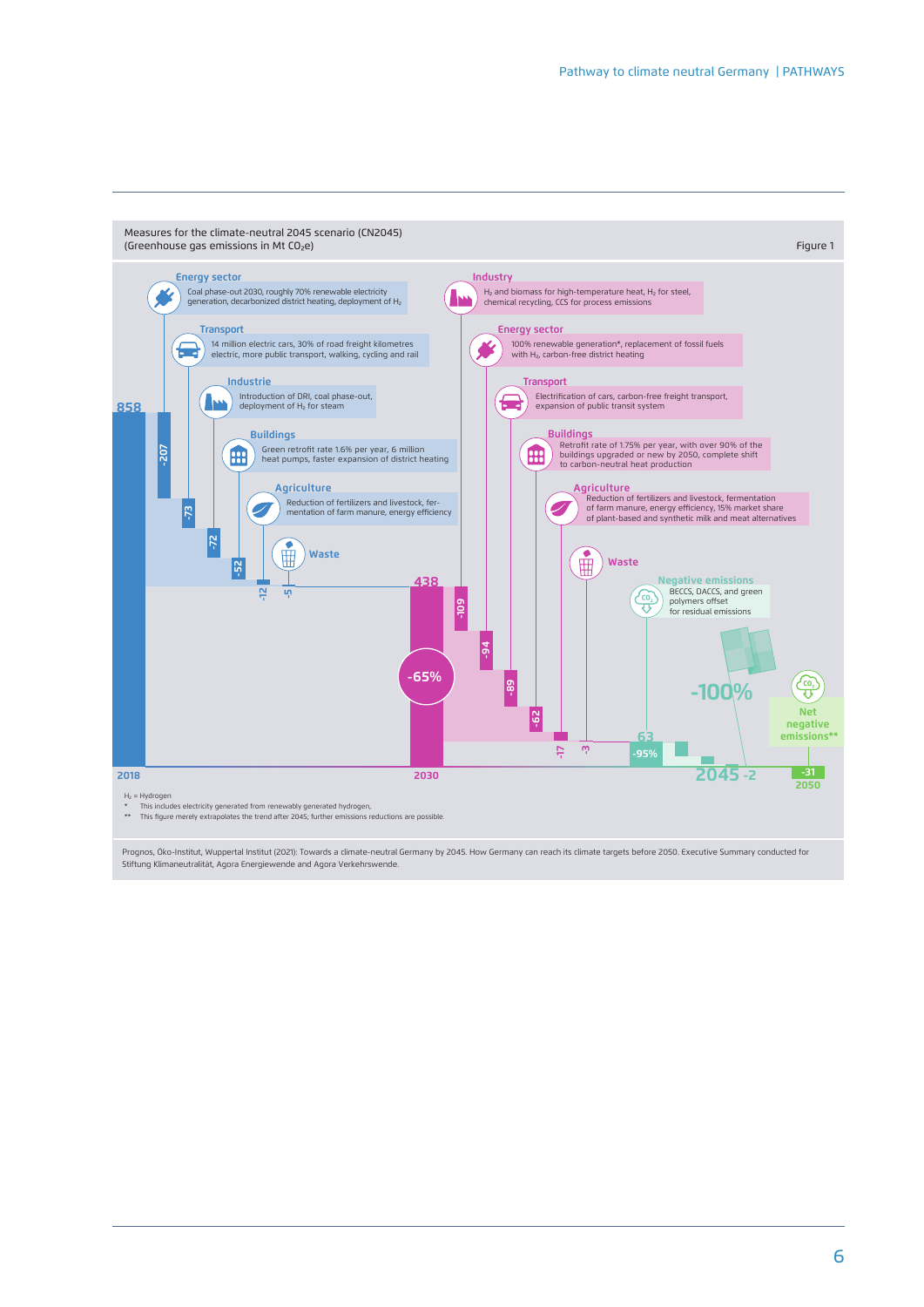

Prognos, Öko-Institut, Wuppertal Institut (2021): Towards a climate-neutral Germany by 2045. How Germany can reach its climate targets before 2050. Executive Summary conducted for Stiftung Klimaneutralität, Agora Energiewende and Agora Verkehrswende.